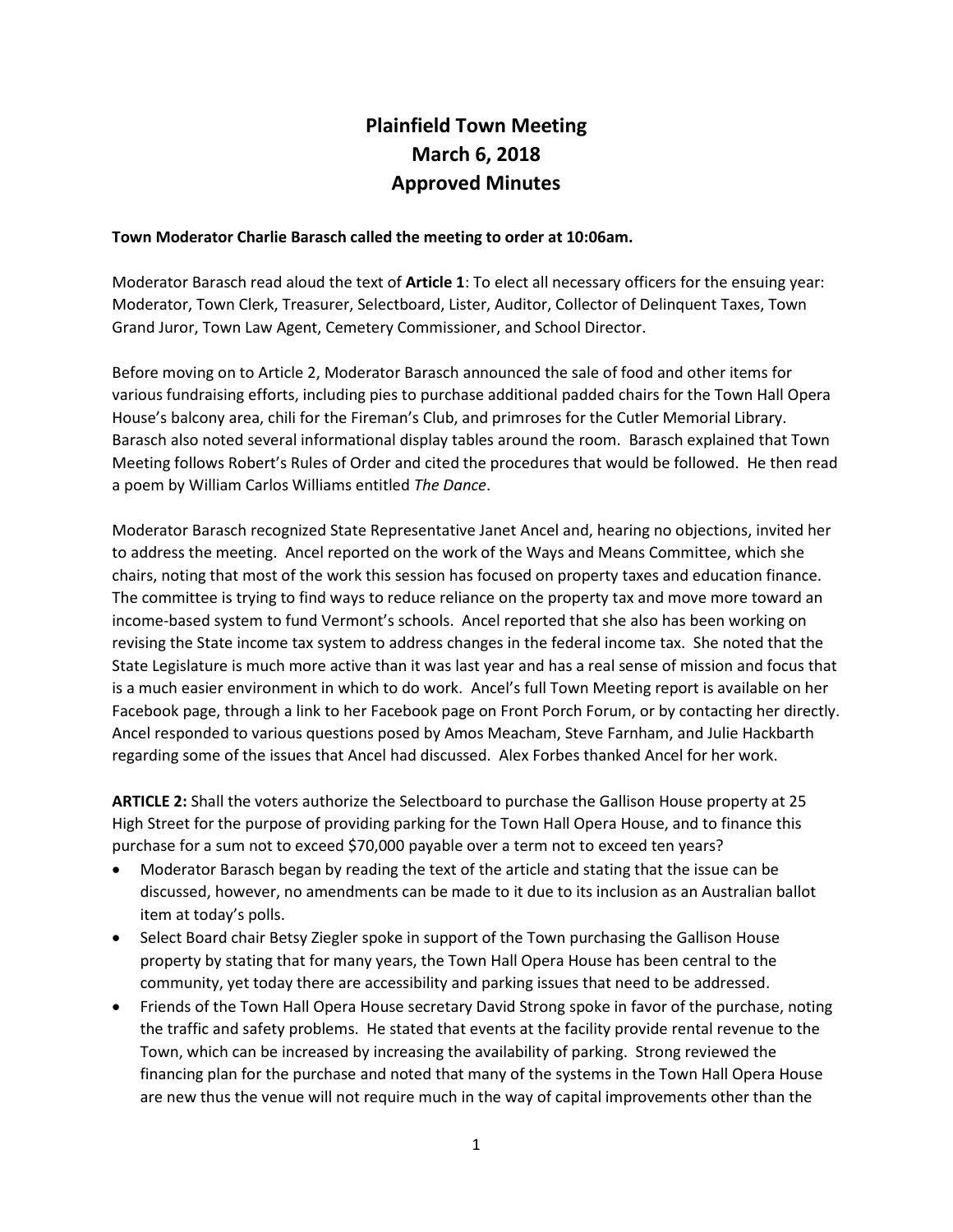need for additional parking. Regarding the purchase of the property, Strong noted the track record of the Friends in raising money, including grants, and stated that the Town Hall Opera House's reserve fund of \$10,000 can be used to make the annual loan repayments. Strong suggested that if the Town votes to purchase the property, a committee be formed to decide what should be done with the house that sits on it.

- Select Board member Ross Sneyd noted two reasons for his support for putting the question on today's ballot: 1) giving voters the opportunity to directly weigh in on the purchase; and 2) because he believes the purchase is a great opportunity for the Town to make the entry to Plainfield Village more attractive whether the house is restored or torn down. Sneyd also noted that along with other recent enhancements to the Town and those being planned for, improving the property will make a positive statement to the State of Vermont, which will be making the decision on what happens to the nearby problematic intersection of US Route 2 and Main Street.
- Zoning Administrator Karen Storey asked if the measure passes, what is the short-term plan for the upkeep of the building in terms of it being an eyesore. Select Board member Alexandra Thayer responded that there is no plan. David Strong responded that two areas would require upkeep: 1) snow removal from the roof to keep it from leaking and tightening up of the building's exterior.
- George Cushing stated that to revamp the building to make it habitable will cost \$203,000-\$247,000 and that in addition to the \$70,000 purchase price, the interest over 10 years will be \$11,550. Cushing quoted a figure of \$8,000 per parking space for an additional 11 parking spaces, which would not make a difference in terms of increased rentals. He noted other areas that could be used for event parking, the potential for additional needed funding due to the absence of a solid plan for the building, and the general burden on the taxpayers.
- Emergency Management Director Michael Billingsley asked who actually would hold the title and deed to the property after the purchase and if there were any liability issues in terms of the building itself prior to it becoming a livable space. Thayer, noting that she was the Select Board member who was not in support of the purchase, responded that the Town would hold ownership and that any liability would lie with the Town. Thayer stated that no discussion has taken place regarding whether there would be an increase in the cost of the Town's insurance as a result of the purchase.
- Noting the example of what Brookfield has done with its own town hall through community effort, Paula Emery asked if procuring the house might be an opportunity for the Plainfield community to come together to do such things as painting the building, or if tapping into resources such as Central Vermont Career Center, Youthbuild, and/or Yestermorrow might help toward bringing the house into a usable condition. Emery noted that she believes that the building's value is in its historic significance and its potential to prevent the widening of US Route 2.
- Jeremy Matt asked if the building cannot be restored, will the Town be stuck with a building that cannot be torn down because of its historic significance. Betsy Ziegler responded that while the building is in an historic district, the building itself has not been designated as historic itself and can be torn down if necessary. In addition, because it is in an historic district, the Town would have some advantages in terms of qualifying for certain State funding.
- Greg Light noted that by purchasing the property, it would be taken off the tax rolls and income to the Town would be lost. Light also asked if any thought had been given to selling the existing Town Offices and moving them up to the Gallison building. Thayer responded that there has been no discussion regarding that.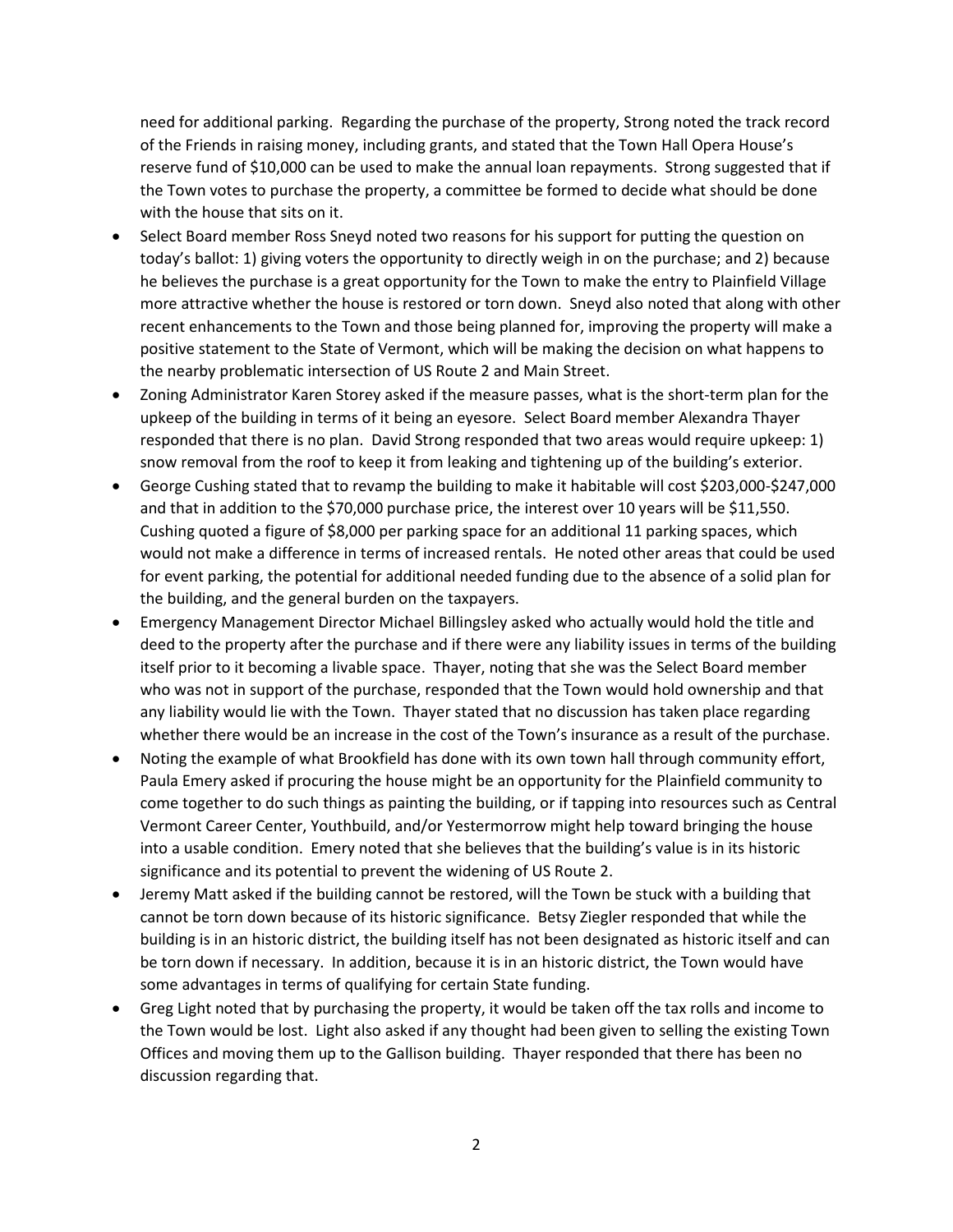- Thayer noted her opposition to the purchase, stating it was not a fiscally conservative decision for the Town to spend this kind of money and that the process was not transparent. She reviewed the costs involved in the purchase, noting that they did not include other expenses necessary in creating a parking lot nor the cost of demolishing the house. She expressed doubt that anyone would be interested in investing in a building where parking would not be available during events at the Town Hall Opera House. Thayer suggested that those who attend events at the Town Hall Opera House might park at the Park and Ride. She refuted the assertion that the State cares about improvements in the area in terms of addressing the US Route 2/Main Street intersection, and suggested that a vote against the measure is the prudent way to go.
- Amos Meacham noted that he had similar concerns to what Thayer had just expressed with regard to the costs involved if things do not fall into place. He asked why the measure was being voted on by Australian ballot. Town Clerk/Treasurer Wells responded that any item that is to be financed for more than five years has to be voted on through Australian ballot.
- Steve Farnham expressed his opinion that taking the property off the tax rolls was a specious argument. He asked if David Strong would address the economic viability relative to various options of how the land and building could be used, including using private funds so it does not continue to come back to the taxpayers. Farnham expressed his confidence that, based on the restoration efforts at the Town Hall Opera House, the Friends group would do the same with the Gallison house.
- Daniel Marcus asked who determined that the Gallison house was worth \$70,000 and what will happen to the building if the Town does not purchase it. Ross Sneyd responded that the property owner initially set the price at \$90,000, but through a series of negotiations with the Town, reduced the amount to \$70,000. Sneyd added that if the measure does not pass, the owner is the one who will decide what to do with the building.
- Responding to an earlier question, Laura Zeisel noted that despite the Gallison house itself being in an historic district, she was quite certain that in Vermont there is no restriction on tearing down historic buildings. She stated that there are workable uses for the building, including professional offices that are not usually open in the evenings and on weekends when the majority of Town Hall Opera House performances take place. Zeisel noted that the number of events at the facility has been increasing, that musical performers have noted the excellent acoustics, and that an arts reviewer called the facility "the new Central Vermont venue" for many things. Noting that Plainfield will have no control over what happens to the Gallison house if the Town does not purchase it, she urged voters to approve the measure.
- Marge Christie asked about potential ramifications in terms of the parking lot and building when, at some point, the State redoes the US Route 2/Main Street intersection. She noted that the State will not care about the Town's investment in the property if it determines that the area needs to be dug up in order to reconfigure the intersection. Christie added that she did not believe that the Town should be in the real estate business.
- Camilla Kelly-Kinniburgh asked if it was discussed during negotiations if the area around the building could be leased for parking. Ross Sneyd responded that leasing was not an option.
- Rebecca Yahm noted that her daughter has been involved in performances at the Town Hall Opera House and drop off, pickup, parking, and road crossing have been dangerous issues for them. She believes that expanding parking would be a huge value; however, she has concerns about the mounting costs. Yahm expressed interest in hearing more about the possibility of grants to help defray the costs.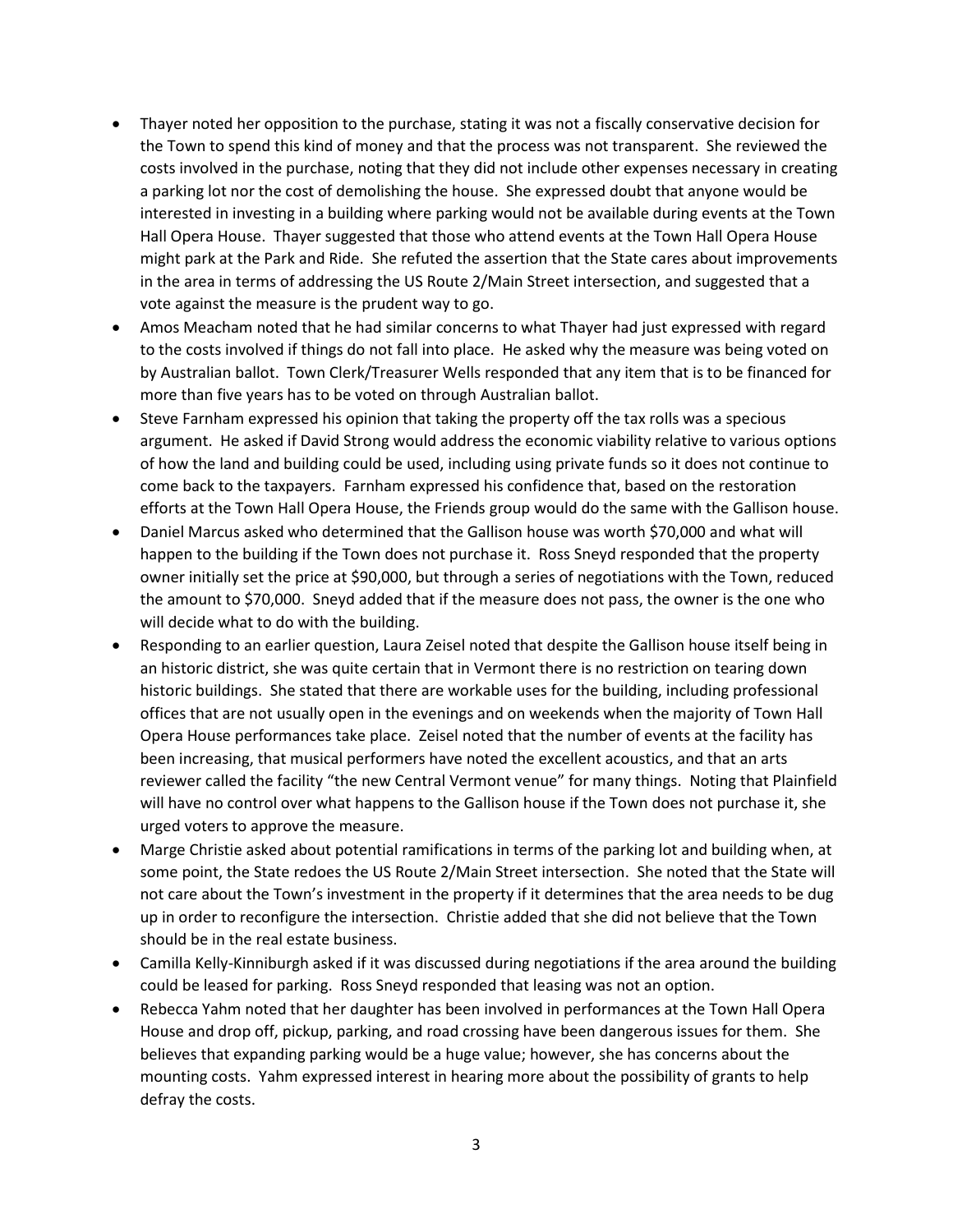- **Tim Phillips made a motion to close the discussion and move on to the next article. Scott Stewart seconded the motion.** Moderator Barasch stated that a two-thirds majority was necessary to call the question and close discussion. After an inconclusive voice vote, Barasch called for a standing vote. The result of the standing vote was 56 in favor and 35 opposed to stopping debate. **The vote to stop debate failed to get a two-thirds majority, therefore discussion on the article continued.**
- David Strong stated that the Town was, in fact, in the real estate rental business, noting that it leases the space above the Town offices in the municipal building and receives rental revenue from the Town Hall Opera House. He noted that taxes on the Gallison property are \$2,000 and that the original asking price of \$90,000 was based on its \$90,000 assessment. Strong stated that if the Town did not purchase the property now, it was unlikely that the owners would offer it to the Town again. If nothing can be done with the Gallison house, it would cost \$25,000 to take it down, for which the Friends have \$20,000 that could be used for that. Strong noted that there is a lot of ways to fix up the building without cost to taxpayers.
- Warren Hathaway noted the passionate stances on both sides of the issue, but stated that in the end, the community needs to come together. He thanked Betsy Ziegler and Ross Sneyd from the Select Board for voting to allow the conversation to take place at Town Meeting.
- Sandy Ross, one of the Listers for the Town, noted that the Gallison house has been abandoned for a long time and is uninhabitable due to lead issues. Consequently, the assessment of the building will be lowered. Ross stated that she would like to see something done with the building that is of value to the Town.
- Jeremy Matt noted that the building is valued at \$90,000 but needs \$210,000 in work to make it a useful property, which makes its value less than zero.
- Ziegler noted a number of remarkable changes she has seen in the Town over the past 30 years and believes that given the creative, hardworking, and fiscally responsible people in the Town, the community can make this happen.
- Stating her respect for the points raised by those in support of the issue, Thayer reiterated her stance on fiscal accountability and not moving forward with so many unknowns, concerns regarding the lead issue, funds from the Friends group going toward demolishing the building and not toward the purchase price, and not being able to rely on the Town Hall Opera House's reserve fund in years when the Town spends its entire budget. Thayer clarified that her vote as a Select Board member was against the purchase and financing of the property, not against putting the issue before the voters at Town Meeting.
- Owen Bradley recommended that there be more dialogue and that the community should not divide itself on this issue.
- Lisa Ryan noted some of the resources available to address the issues regarding this and other properties, including tax credits to offset the cost of lead abatement and other improvements.
- Deb Barnwell suggested that since some properties up for sale in the area are still on the market, there might be more time for further discussion and that the selling price of the Gallison property might possibly be reduced during that time.
- Elaine Parker noted that the current administration in Washington is taking away grant funding and incentive programs, and if we are to take advantage of what is out there, we need to act now.
- Steve Farnham stated that the issue before the Town currently is whether to acquire the property and that questions regarding restoration versus demolition of the building can be considered at a later time when more information is known. He noted that whether the Town purchases the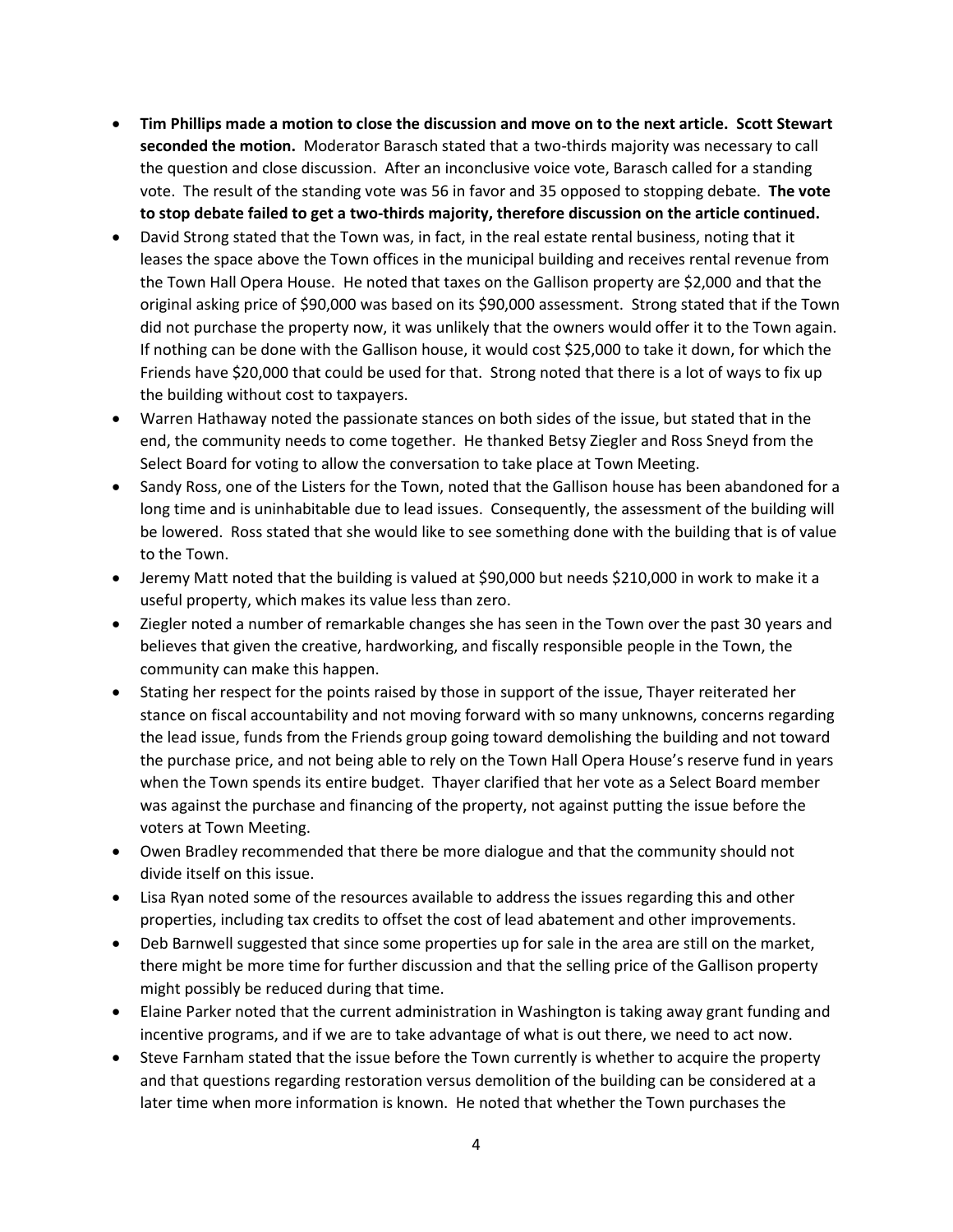property, it still may need to deal with the building in the future; thus we should consider the option that provides the Town with the most leverage.

- Paula Emery asked if there are any buildings along US Route 2 that have been purchased by developers, yet are in foreclosure and sitting empty, to which some in the room responded yes. She recommended looking into this issue further.
- In terms of the cost of demolition, former Select Board chair and current Road Commissioner Bram Towbin noted that the house on Cameron Road, which was poised to fall into the Great Brook, was demolished using only a small amount of taxpayer dollars.
- Allan Farnham noted that because of the issues with the Gallison house, if it needs to be torn down, the costs would be closer to \$35,000 or \$40,000.
- **Dave Montgomery called the question to end debate. Camilla Kelly-Kinniburgh seconded the motion.** Moderator Barasch called for a voice vote, which passed by a two-thirds vote. **The motion was approved.**

**ARTICLE 3:** Shall the action taken at the 2017 annual Town meeting authorizing \$200,000 of bonded indebtedness to purchase a new fire truck be validated and confirmed?

- Ross Sneyd explained that when the measure authorizing the bonding of the fire truck was approved by voters last year, the State financing requirements for advertising the question prior to the vote had not been met. Sneyd expressed the hope that voters would reaffirm their vote from last year to purchase the fire truck.
- Allan Farnham asked why the recent purchase of a new Highway Department truck was not put to a vote similarly to how the voters were asked to approve the purchase of the new fire truck. Ziegler explained that because the term of the loan for the firetruck was in excess of five years, the Town was required to have a municipal vote on it. Town Clerk/Treasurer Linda Wells further explained that while both vehicles were purchased partially using reserve funds, the Highway truck was financed for fewer than five years thus no municipal vote was required.
- **Scott Stewart made a motion to call the question and stop debate. Jeremy Matt seconded the motion.** Moderator Barasch called for a voice vote, which passed by two-thirds. **The motion was approved.**

**ARTICLE 4:** To hear reports of Town Officers and act on same.

- **AUDITORS CERTIFICATE: Tim Phillips made a motion to accept the Auditors Certificate. Scott Stewart seconded the motion.** There was no discussion. **The Auditors Certificate was accepted.**
- **TOWN CLERK'S REPORT: Tim Phillips made a motion to accept the Town Clerk's Report. Scott Steward seconded the motion.** There was no discussion. **The Town Clerk's Report was accepted.**
- **TOWN TREASURER'S REPORT: Tim Phillips made a motion to accept the Town Treasurer's Report. Scott Stewart seconded the motion.** There was no discussion. **The Town Treasurer's Report was accepted.**
- **COLLECTOR OF DELINQUENT TAXES REPORT:****Scott Stewart made a motion to accept the Collector of Delinquent Taxes Report. Tim Phillips seconded the motion.** There was no discussion. **The Delinquent Tax Collector's Report was accepted.**
- **LISTERS REPORT: Greg Light made a motion to accept the Listers Report. Scott Stewart seconded the motion.** There was no discussion. **The Listers Report was accepted.**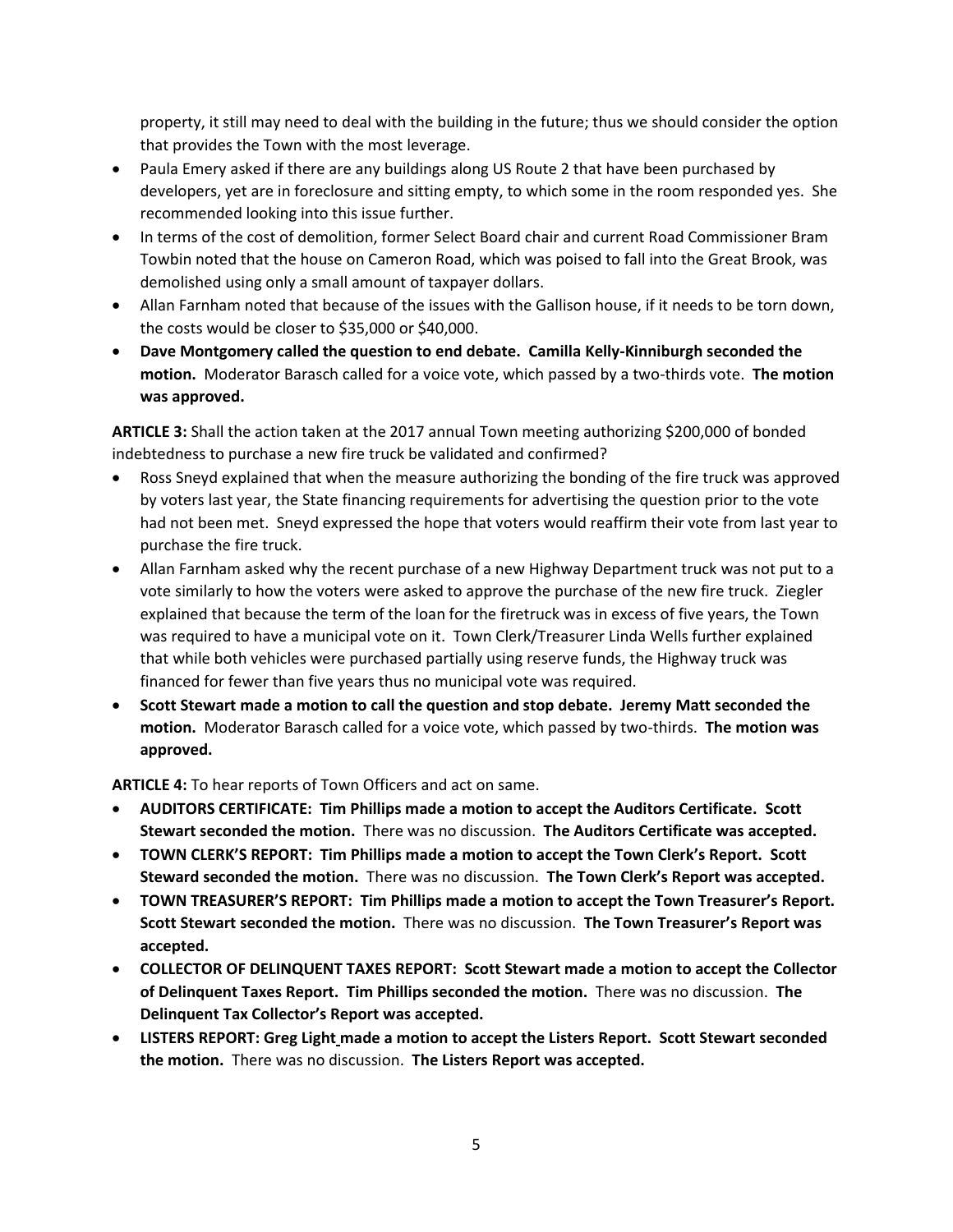- **PLANNING COMMISSION REPORT: Tim Phillips made a motion to accept the Planning Commission Report. Scott Stewart seconded the motion.** There was no discussion. **The Planning Commission Report was accepted.**
- **DEVELOPMENT REVIEW BOARD REPORT: Tim Phillips made a motion to accept the Development Review Board Report. Scott Stewart seconded the motion.** There was no discussion. **The Development Review Board Report was accepted.**
- **CENTRAL VERMONT REGIONAL PLANNING COMMISSION REPORT**: **Tim Phillips made a motion to accept the Central Vermont Regional Planning Commission Report. Scott Stewart seconded the motion.** There was no discussion. **The Central Vermont Regional Planning Commission Report was accepted.**
- **ZONING ADMINISTRATOR REPORT: Tim Phillips made a motion to accept the Zoning Administrator's Report. Scott Stewart seconded the motion.** There was no discussion. **The Zoning Administrator Report was accepted.**
- **SELECT BOARD REPORT:** S**cott Stewart made a motion to accept the Select Board report. Tim Phillips seconded the motion.** Ross Sneyd noted that Betsy Ziegler would be retiring from the Select Board and cited examples of her service to the community over many years, including working with children at Twinfield School; nourishing the community with local produce grown at her and husband Joe Klein's Littlewood Farm; numerous projects and improvements to the Town, especially coordinating Old Home Days and spearheading the Lower Village Sidewalk study; and tending to the flower beds in the Village. On behalf of the Select Board and those in the Town Office, Sneyd expressed his appreciation to Ziegler for her work and that she will be missed. Ziegler thanked everyone, noting that it has been a learning experience and that others should consider serving the community. Leon Marasco thanked Ziegler for marrying him and his wife many years ago. **The Select Board Report was accepted.** Town Clerk/Treasurer Linda Wells presented a collage and appreciation certificate to Ziegler thanking her for her service to the Town.
- **SOCIAL CONCERNS COMMITTEE REPORT: Tim Phillips made a motion to accept the Social Concerns Committee Report. Scott Stewart seconded the motion.** Social Concerns Committee member Sarah Albert stated a discrepancy in the recommended funding for the Twin Valley Senior Center between the figure of \$2,300 in the Social Concerns Committee Report on page 67 and \$2,800 in the spreadsheet on page 69 in the Town Report. Albert noted that the correct figure should be \$2,300. Ziegler explained the reason for the change was that board members from the Twin Valley Senior Center had made a request directly to the Select Board for an increase of \$500, which was granted based on need. Laura Zeisel thanked the Social Concerns Committee for its work and also those who had brought food donations today for the Onion River Food Shelf. Zeisel provided instructions for those who wish to donate food items both later today and in the next few days. **Karen Storey made a motion to amend the spreadsheet figure of \$2,800 on page 69 of the Town Report to \$2,300 to reflect the correct amount that the Social Concerns Committee had recommended for the Twin Valley Senior Center. Ross Sneyd seconded the motion. The motion to amend was approved.** George Cushing stated the reasons why the Twin Valley Senior Center had gone to the Select Board to request additional funding. Moderator Barasch explained to Cushing that discussion on the dollar amounts of funding would take place later in the meeting. **The Social Concerns Committee Report as amended was accepted.**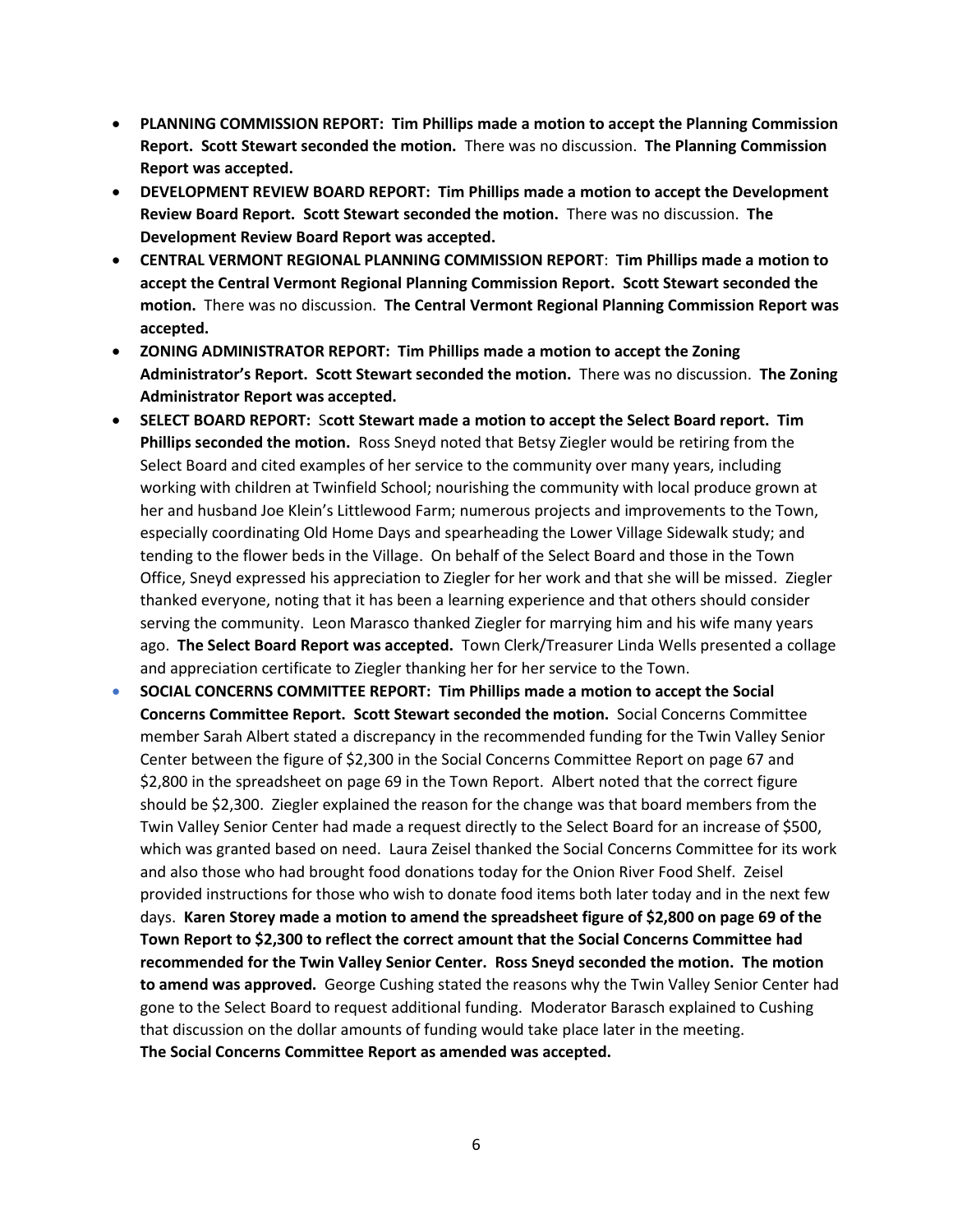- **WATER/WASTEWATER COMMISSION REPORT: Scott Stewart made a motion to accept the Water/Wastewater Commission Report. Tim Phillips seconded the motion.** There was no discussion. **The Water/Wastewater Commission Report was accepted.**
- **CONSERVATION COMMISSION REPORT: Tim Phillips made a motion to accept the Conservation Commission Report. Scott Stewart seconded the motion.** There was no discussion. **The Conservation Commission Report was accepted.**
- **HAZARD MITIGATION COMMITTEE REPORT: Tim Phillips made a motion to accept the Hazard Mitigation Committee Report. Scott Stewart seconded the motion.** Hazard Mitigation Committee chair Amos Meacham noted that there is an open seat on the Committee and provided an overview of its current and upcoming work. **The Hazard Mitigation Committee Report was accepted.**
- **FIRE AND RESCUE REPORT: Scott Stewart made a motion to accept the Fire and Rescue Report. Tim Phillips seconded the motion.** There was no discussion. **The Fire and Rescue Report was accepted.**
- **E911 REPORT: Tim Phillips made a motion to accept the E911 Report. Scott Stewart seconded the motion.** There was no discussion. **The E911 Report was accepted.**
- **EMERGENCY MANAGEMENT DIRECTOR REPORT: Tim Phillips made a motion to accept the Emergency Management Director Report. Scott Stewart seconded the motion.** Emergency Management Director Michael Billingsley stated that a lot of new mapping and aerial photography has been done recently, noting that there are approximately 90 households that are in significant flooding zones in addition to those already identified along the Great Brook. Billingsley requested that those who are not sure if they are in a house vulnerable to flooding should fill out a household vulnerability form so a plan can be devised to help residents get out quickly in the event of rapidly rising waters. Billingsley also requested input from residents in shaping the update to the new Hazardous Mitigation Plan at a meeting to be held at 6:30pm on 3/21/18 at the Town Hall Opera House. **The Emergency Management Director Report was accepted.**
- **RECREATION COMMITTEE REPORT: Tim Phillips made a motion to accept the Recreation Committee Report. Scott Stewart seconded the motion.** There was no discussion. **The Recreation Committee Report was accepted.**
- **CEMETERY COMMISSION REPORT: Scott Stewart made a motion to accept the Cemetery Commission Report. Tim Phillips seconded the motion.** Cemetery Commission member Greg Light noted that the reserve fund is likely to be depleted in 10-to-15 years, and as a group, the Commission is trying to do a lot of work as volunteers to maintain the cemetery. Light solicited for volunteers to help with the work. **The Cemetery Commission Report was accepted.**
- **ENERGY COORDINATOR REPORT: Scott Stewart made a motion to accept the Energy Coordinator Report. Tim Phillips seconded the motion.** Energy Coordinator Bob Atchinson reported on the recent purchase of a new infrared camera to detect heat loss in buildings and noted the table display showing heat loss areas in both the Town Hall Opera House and the Municipal Building. He stated that he hopes that the heat leakage in the roofs can be addressed through grants. He urged residents to sign up for a free home energy audit. Atchinson stated that at a recent local gathering on climate change, an expert noted that 97% of scientists believe that climate change is a result of human activity while only 44% of humans believe that humans are causing climate change. He stressed the need to work robustly for change before it is too late to save our planet for future generations. **The Energy Coordinator Report was accepted.**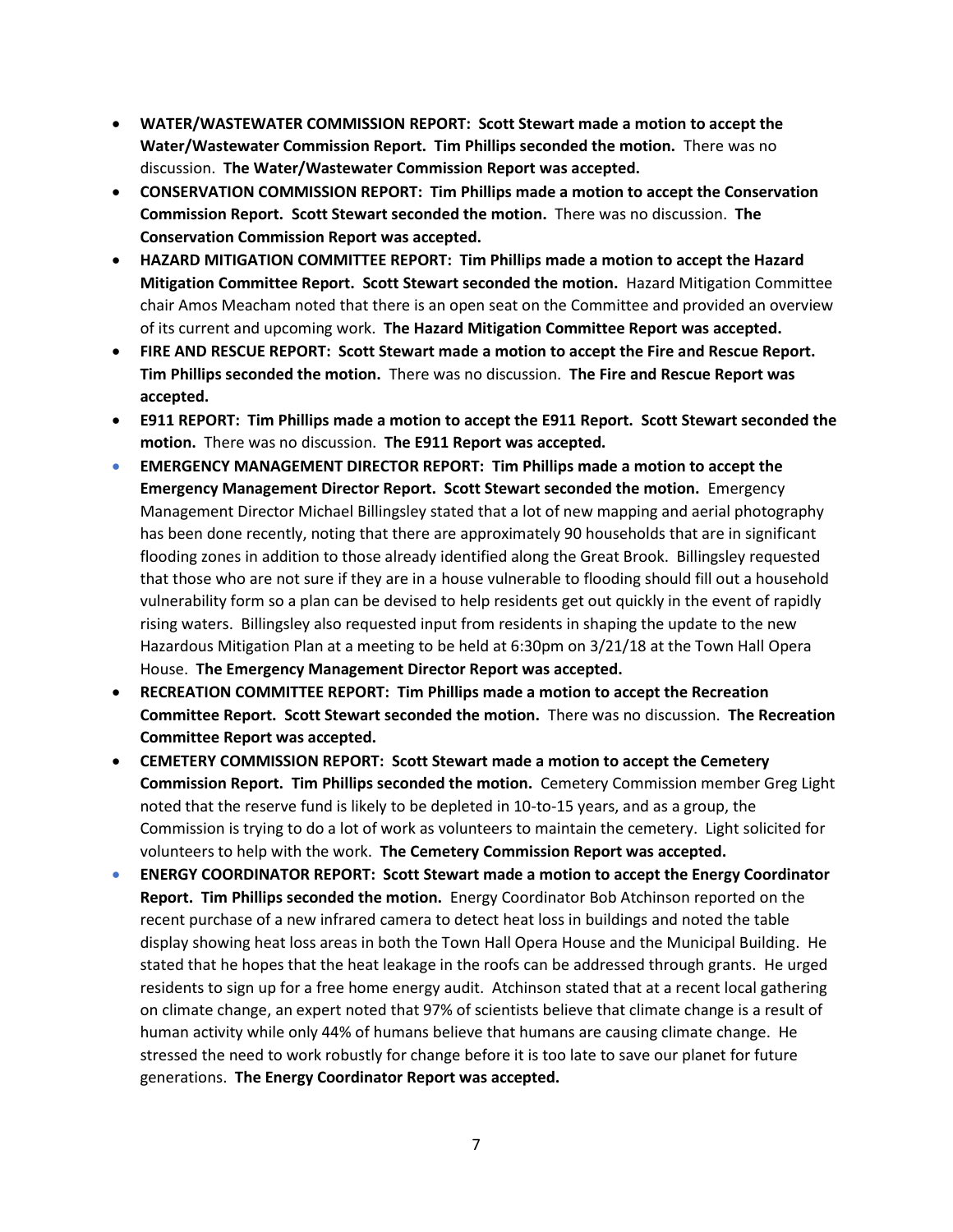- Moderator Barasch announced that this concluded the Reports of Town Officers in Article 4. He noted other reports, not from Town Officers, that were scattered throughout the Town Report as well as the volunteer application form.
- Town Clerk/Treasurer Linda Wells thanked former Constable George Cushing for his 10 years of service to the community and presented him with a gift certificate and a certificate of appreciation.

**ARTICLE 5:** Shall the Town establish a reserve fund for the Emergency Operations Center and Shelter?

- **Tim Phillips made a motion to approve Article 5. Scott Stewart seconded the motion.** Emergency Management Director Michael Billingsley noted that the Town Hall Opera House has been designated as the Emergency Operations Center and the Haybarn at Goddard College as an evacuation shelter. The evacuation shelter at the Haybarn has no supplies thus this reserve fund, if approved, will be used as a resource to address that shortfall.
- Brenda Lindemann asked if there was a collection site for voluntary supplies such as dog crates or other necessary materials. Billingsley responded that currently the Haybarn cannot shelter animals during an evacuation. Animals can be sheltered at the Barre Auditorium and any animal-related contributions can be given to the Vermont Animal Disaster Rescue Team.
- Thayer suggested that a list will be created over the coming months of items needed for the shelter, but if anyone wants to donate items now, a place can be found to store them.
- Cutler Memorial Library librarian Loona Brogan noted that the Library has been involved with the Town's resiliency planning and is working on being a partner in the community as a disaster preparation and response resource. Brogan stated that she will be training librarians around Vermont to be a disaster response resource at the local level. **The motion to accept Article 5 was approved.**

**ARTICLE 6:** Shall the Town appropriate \$1,000 to the Emergency Operations Center and Shelter Reserve Fund?

 **Tim Phillips made a motion to approve Article 6. Scott Stewart seconded the motion.** David Strong asked if this was a one-time or annual allocation. Ross Sneyd responded that the Select Board had recommended an allocation of \$1,000 this year, but in future years the allocation might be a different amount. Ed Hutchinson noted that the amount was not very much. Sneyd agreed, but stated that the amount is only part of what is in the budget for emergency management and that budget constraints determined the \$1,000 amount in the reserve fund for this year. Betsy Ziegler noted that the additional amount in the budget for emergency management is \$3,000. Alexandra Thayer stated that if there are no emergency events, there may be items such as food that will not need to be purchased. Amos Meacham noted that there are other resources for needed items, but that the money from this fund will be used to stock basic shelter supplies. Billingsley added to Meacham's point that there would be reimbursements from such entities as the Red Cross after a disaster event, but at this point the goal is to have everything in place that would be needed to shelter people adequately if an event were to occur. **The motion to accept Article 6 was approved.**

**ARTICLE 7:** Shall the Town appropriate the sum of \$8,333.00 as its share of the eighth year cost of commuter bus service along Route 2 with service into Montpelier? This appropriation funds a portion of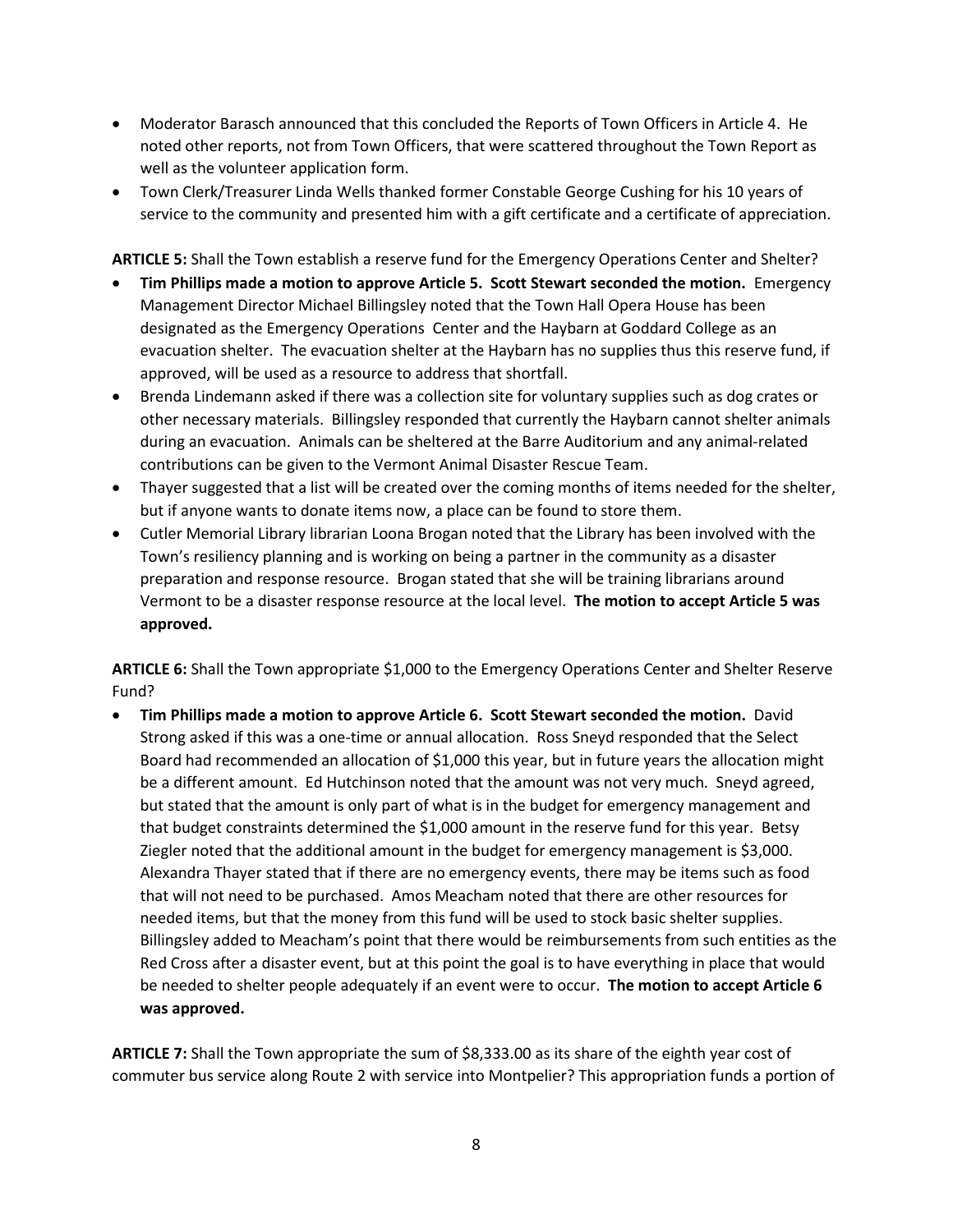the total cost of the service, which will also be supported by appropriations from other towns, State and Federal funds, and rider fares.

- **Tim Phillips made a motion to approve Article 7. Scott Stewart seconded the motion.** Hearing no objection from the floor, Moderator Barasch allowed Public Affairs Coordinator for Green Mountain Transit (GMTA) Chris Loyer the opportunity to address the meeting. Loyer explained the reason for the appropriation request of one-third of a 20% local match contribution.
- Margie Christie asked if Loyer had ridership and usage figures to which Loyer responded affirmatively and provided details.
- Paula Emery stated that she would use the bus a lot more if more times were offered and if the route into Montpelier was along US Route 2 rather than Towne Hill Road so she could connect to buses going to Barre. Loyer responded that at the current time, there are no plans to expand services, and that it is possible to adjust the route if GMTA receives enough local concerns, which has not yet happened. Loyer noted ongoing and upcoming opportunities for public input. If service expands, that would require additional funding.
- Steve Farnham noted that he has used the bus service and has found it satisfactory in general; however, he noted the difficulty he has experienced in trying to reach someone by phone in Burlington to get information.
- Sandy Ross asked why it is not possible to get to the Burlington airport. Loyer noted that it is possible to get there, but entails multiple transfers. Given the current ridership, it is not costeffective to provide a more direct service at this time.
- Alexandra Thayer asked if GMTA would think about a connection from Richmond to the airport. Loyer noted that in order to expand routes, GMTA needs local contributions, which means multiple towns need to agree to increase contributions for increased service.
- **George Cushing made a motion to call the question and stop debate. Paula Emery seconded the motion. The motion to call the question and stop debate was approved. The motion to accept Article 7 was approved.**

**ARTICLE 8:** Shall the Town voters authorize the expenditures for the following not-for-profit service agencies as recommended by the appointed Social Concerns Committee?

| <b>American Red Cross</b>               | \$  | 100.00     |
|-----------------------------------------|-----|------------|
| <b>Central VT Adult Basic Education</b> | \$  | 400.00     |
| Capstone (Central VT) Comm. Action      | Ś.  | 500.00     |
| Central VT Council on Aging             |     | \$1,350.00 |
| <b>Central VT Home Health Hospice</b>   |     | \$2,500.00 |
| <b>CIRCLE</b>                           | \$  | 525.00     |
| <b>Family Center of Wash County</b>     | \$  | 500.00     |
| Friends of the Winooski River           | \$  | 300.00     |
| Good Beginnings of Central VT           | \$. | 300.00     |
| Green Mountain Transit Agency           | \$  | 786.00     |
| Home Share Now                          | \$  | 325.00     |
| Onion River Foodshelf                   |     | \$1,000.00 |
| <b>OUR House</b>                        | \$  | 100.00     |
| People's Health and Wellness            | Ś   | 700.00     |
| Sexual Assault Crisis Team              | Ś   | 50.00      |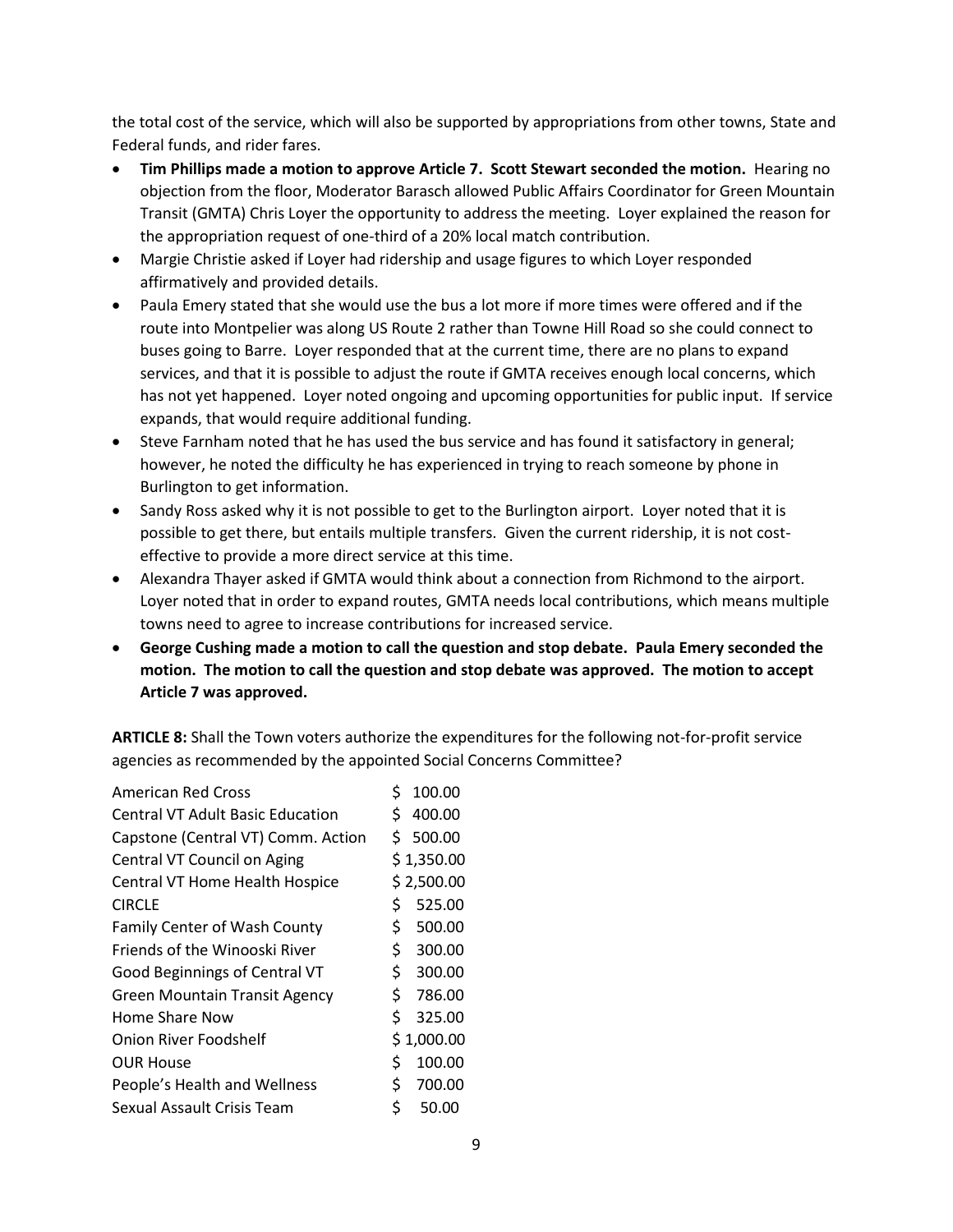| <b>Twinfield Learning Center</b>      |   | 400.00      |
|---------------------------------------|---|-------------|
| <b>Twinfield Together Mentoring</b>   |   | 250.00      |
| Twin Valley Senior Center             |   | \$2,800.00  |
| VT Center for Independent Living      | S | 200.00      |
| <b>Washington CTY Court Diversion</b> | ς | 250.00      |
| <b>Washington CTY Mental Health</b>   | S | 500.00      |
| Washington CTY Youth Service Bureau   |   | \$325.00    |
| Total                                 |   | \$14,161.00 |

- After Moderator Barasch read the text of the article and the dollar amounts recommended for each agency by the Social Concerns Committee, **Tim Phillips made a motion to approve Article 8. Scott Stewart seconded the motion.**
- Ross Sneyd clarified that the Select Board had adopted the recommendations of the Social Concerns Committee with one change, which was to add an additional \$500 to the Twin Valley Senior Center's (TVSC's) allocation. He noted that the additional \$500 was reflected in the list that Moderator Barasch just read. **Sneyd made a motion to amend Article 8 by deleting the final phrase in the text so that the proposed amended text of the article would read: "Shall the Town voters authorize the expenditures for the following not-for-profit service agencies." Daniel Marcus seconded the motion to amend Article 8. The motion to amend the article was approved.**
- Amos Meacham commented that he was pleased with the process of agencies requesting funding through the Social Concerns Committee rather than through debate at Town Meeting, but was concerned about the precedent set of organizations requesting additional funding from the Select Board after the Social Concerns Committee had made its recommendations. He stressed that he greatly appreciates the work that the TVSC does. TVSC Board of Directors Chair Pat Boyle explained that the TVSC had requested to speak with the Social Concerns Committee but did not receive a response, therefore went to the Select Board, which granted the additional \$500. Boyle expressed TVSC's gratitude for the support from the Town and noted some of the work that it does for the community. Social Concerns Committee member Mary Niebling noted that the email from the TVSC was received after the Social Concerns Committee had met and made its recommendations to the Select Board. At that point, it was up to the Select Board to decide what to do. **The motion to accept Article 8 as amended was approved.**

**ARTICLE 9:** Shall the Town voters authorize an appropriation of \$37,500 to the Cutler Memorial Library to pay for the librarian and the purchase of materials and services that the library acquires to make accessible to the community?

- **Steve Farnham made a motion to approve Article 9. Tim Phillips seconded the motion.**
- Marcy Shaffer Hale, chair of the Cutler Library's Board of Trustees, thanked everyone for their support over the years and noted that the Library had asked for level funding from the Town this year. Hale reported that the Library raised just over \$5,000 through its annual appeal. The Library also submitted a grant in partnership with the Town to the Vermont Community Development Program (VCDP) and received \$28,000 to work on an expansion and accessibility project. She invited members of the community to provide their thoughts and ideas. Hale noted that there is an open position on the Board of Trustees and anyone interested should send an email to the Library.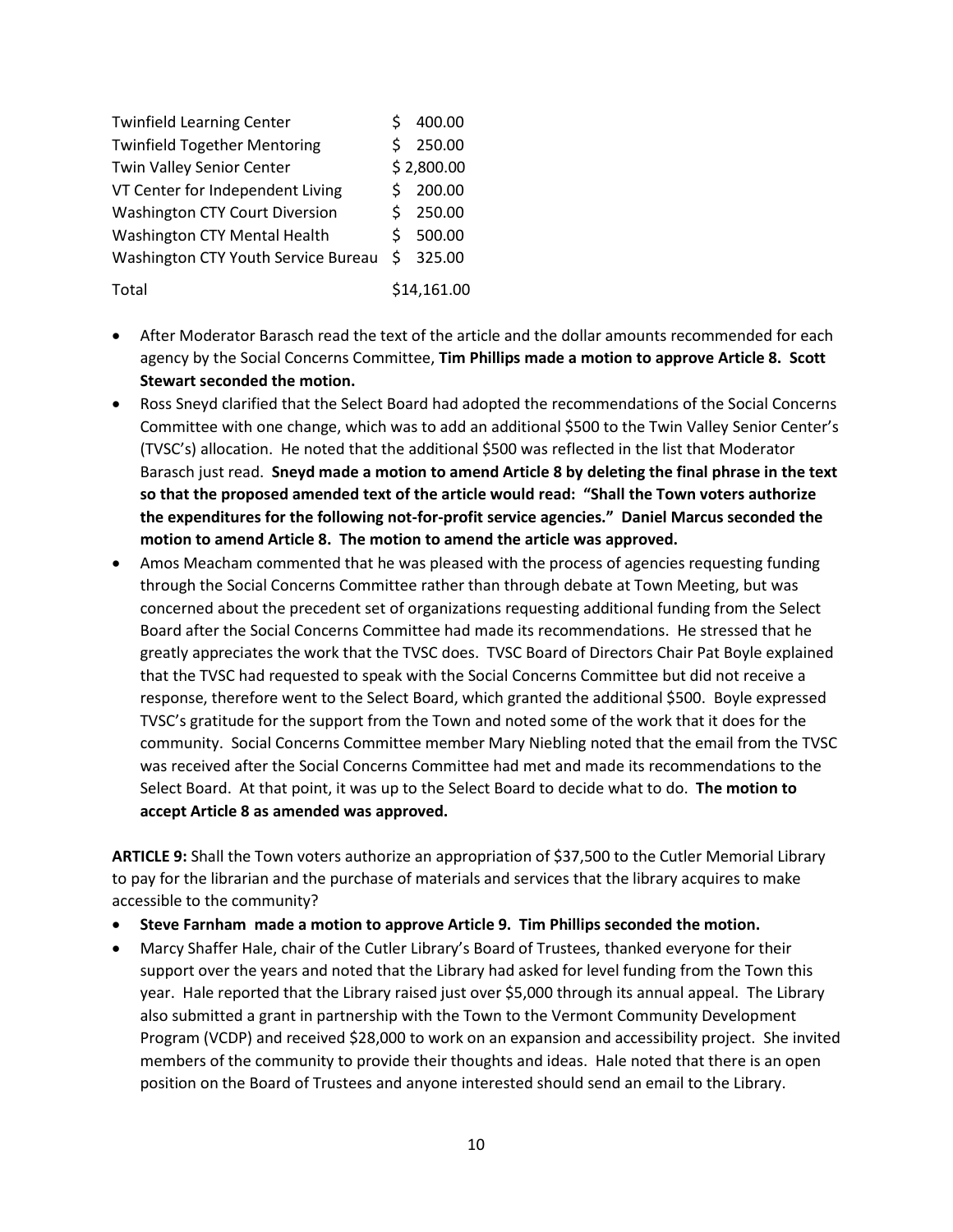- Cutler Librarian Loona Brogan asked for a round of applause for the members of the Board of Trustees and the Friends of the Library. She thanked those who have purchased primroses at today's meeting in support of the Library, and the Town for getting the VCDP grant on the Library's behalf. Brogan announced that the Library would be hosting the next community supper at the Grace **United** Methodist Church on 3/27/18 at 6pm. She thanked Michael Billingsley and the support group for reinvigorating the community suppers as well as the Grace Methodist Church for partnering in the effort. Brogan spoke about the importance of public libraries to communities and thanked the community for its support. **The motion to accept Article 9 was approved.**
- Bob Rosenfeld, who recently became treasurer of the Cutler Library Board of Trustees, thanked Town Clerk/Treasurer Linda Wells, Assistant Town Clerk/Treasurer Carol Smith, and the Select Board for their graciousness as well as Auditors Lorraine Cappetta and Mary Etta Chase for helping him to be a better treasurer.

**ARTICLE 10:** To see what amount of money the Town will vote to pay for Water and Wastewater departments for the period of July 1, 2018 to June 30, 2019.

- Town Clerk/Treasurer Linda Wells recommended that since they are separate budgets, separate motions should be made and votes taken on the proposed figures for the Water and Wastewater departments.
- **Tim Phillips made a motion to approve the amount of \$193,539 for the Water Department for the period of July 1, 2018 to June 30, 2019. Scott Stewart seconded the motion.**
- **Peter Youngbaer made a motion to amend the wording of the article to include "to be paid for by the users of the system." Tim Phillips seconded the motion to amend.** There was no discussion on the amendment. **The motion to amend the article was approved.**
- **The motion to accept the Water department portion of Article 10 as amended was approved.**
- **Alexandra Thayer made a motion to approve the amount of \$264,565 for the operation of the Town of Plainfield's Wastewater System to be paid for by the users of the system for the period of July 1, 2018 to June 30, 2019. David Montgomery seconded the motion.** Baylen Slope asked why the two budgets were not combined. Wells and Assistant Town Clerk/Treasurer Carol Smith responded that they were separate departments and that some households only use water and one household only has sewer. Slope asked for clarification regarding what it means "to be paid for by the users of the system." Water/Wastewater Commissioner Tim Phillips explained that the Water and Wastewater systems are not paid for by the taxpayers of the Town. The system is owned by the Town, but all of the expenses of running the system are borne by the users who are actually connected to the system. Wells provided further explanation, noting that residents outside the system have wells and septic systems that they pay for privately. A town-wide vote is needed because the Town is ultimately responsible for the systems. **The motion to accept Article 10 as amended was approved.**

**ARTICLE 11:** To see what amount of money the Town will vote to pay for highways, bridges, fire department, and administrative operations of the Town of Plainfield for the period of July 1, 2018 to June 30, 2019.

 **Ziegler made a motion to accept the figure of \$966,706.05 to pay for highways, bridges, fire department, and administrative operations of the Town of Plainfield for the period of July 1, 2018 to June 30, 2019. Amos Meacham seconded the motion.** Ziegler explained the approximately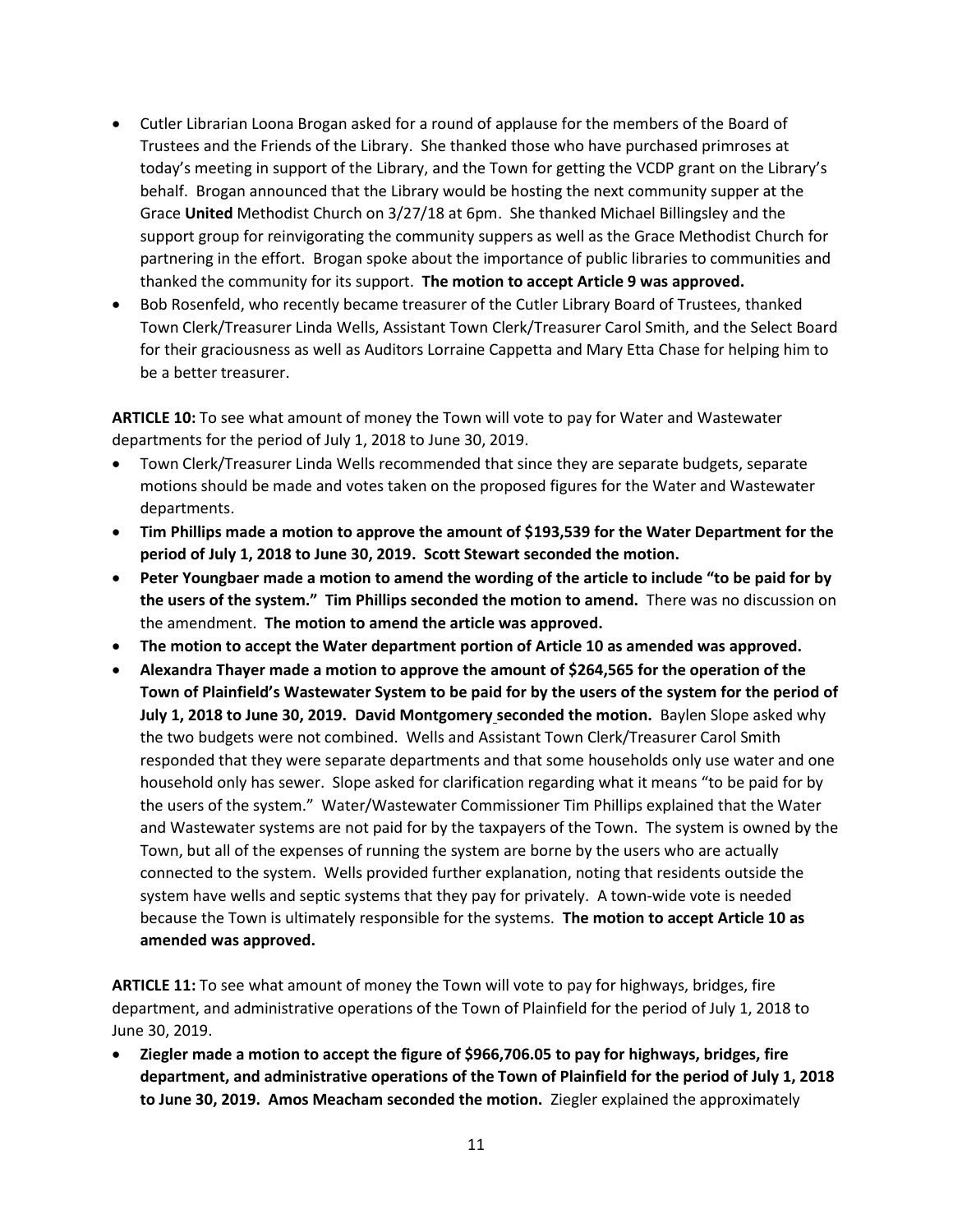\$40,000 increase over last year's budget, detailing areas in the Select Board budget where the increases occurred. She noted that all the proposals and increases came to the Select Board throughout the year as a result of citizens' concerns and new State requirements, including increased traffic enforcement, ambulance services, the new fire truck purchase, and matching amounts for grants, if funded. Ziegler noted that the increase actually was more but it came to the \$40,000 figure due to cuts elsewhere in the budget.

- Alexandra Thayer clarified the fact that although other reserve funds are included in the budget as a line item, there is not a separate \$1,000 for the Hazard Mitigation reserve fund, which will come out of the \$3,000 line item.
- Steve Farnham asked why some budget figures in the Town Report do not match **with the grant income on the last page of the budget**. Wells responded that some of the grant projects are ongoing and might not reflect the full expense of the projects.
- Michael Billingsley noted that he had requested that \$1,000 to be put aside in a reserve fund for supplies for the emergency evacuation shelter, and that that \$1,000, along with the \$3,000 in the Emergency Management budget line item, would have come close to the \$4,200 he had requested. Ziegler stated that the \$1,000 could not be put in the reserve fund because, at the time, there was no reserve fund thus the \$1,000 allocation was put into the Emergency Management budget line item until the reserve fund was approved. **Billingsley made a motion to amend the budget to increase the Emergency Management line item from \$3,000 to \$4,000 so that \$1,000 could be set aside specifically for the shelter. Amos Meacham seconded the motion.** Loona Brogan noted that she too thought that the total was going to be \$4,000. Ross Sneyd stated that there were difficult choices when the budget was put together and while the Select Board understands that there is an important need for Emergency Management funding, it tried to weigh it against all the other responsibilities the Town has. Steve Farnham wanted to clarify that the vote was to raise the budget by \$1,000 and by implication go to the Emergency Management Fund. Because it might not be inferred that way, a decision might be made to use the money for some other purpose. Farnham asked if the motion needs to specify what the increase is for. Moderator Barasch and Ross Sneyd agreed that the motion clearly states that the additional \$1,000 will go into the Emergency Management budget. **The motion to amend the Emergency Management budget by an additional \$1,000 was approved.** Moderator Barasch noted that the new budget was in the amount of \$967,706.05. **The motion to accept the new figure of \$967,706.05, which includes the increased amount in the Emergency Management budget of \$1,000, was approved.**

**ARTICLE 12:** Shall the Town of Plainfield authorize the Selectboard to apply any surplus from the current fiscal year to reduce taxes in the next fiscal year?

 **Peter Youngbaer made a motion to approve Article 12. Amos Meacham seconded the motion.**  There was no discussion. **The motion to accept Article 12 was approved.**

**ARTICLE 13:** Shall the Town vote to accept the provisions of public statutes relating to the collection of taxes by the Town Treasurer, (VSA 32 Section 4791) and vote to collect municipal taxes thirty days from mailing and not prior to August 15, 2018 and collect school taxes on November 14, 2018 and February 13, 2019, collecting half of the total school taxes on each of those dates?

 **Amos Meacham made a motion to approve Article 13. Peter Youngbaer seconded the motion.**  There was no discussion. **The motion to accept Article 13 was approved.**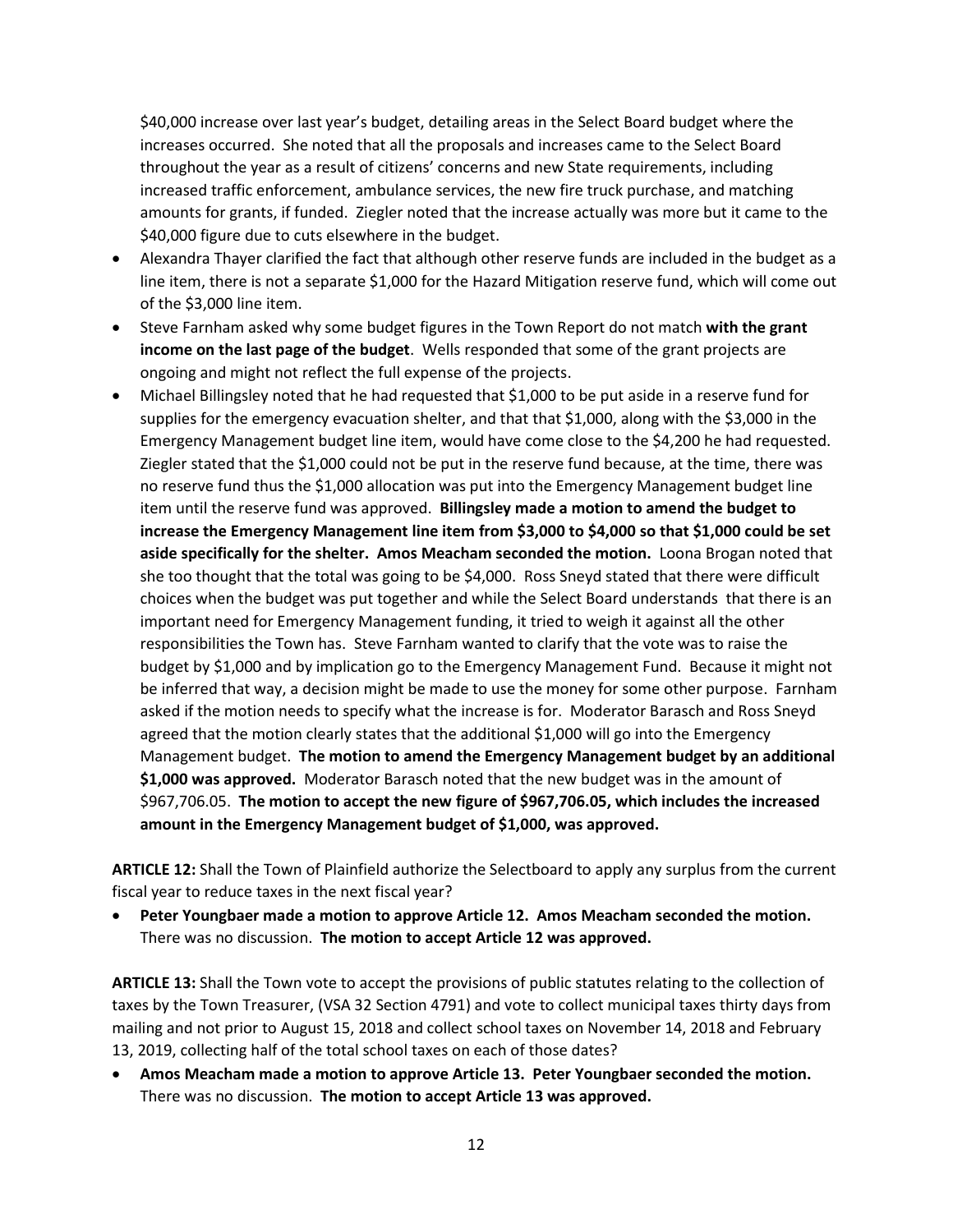**ARTICLE 14:** Shall the Town of Plainfield enter into a communications union district to be known as Central Vermont Internet, under the provisions of 30 VSA Ch82?

 **Steve Farnham made a motion to approve Article 14. Amos Meacham seconded the motion.**  Alexandra Thayer explained that there is a similar district in the Connecticut Upper Valley that has been in place for some time that, town by town, is providing high-quality internet service. There is no expenditure from towns, but it sets up a municipal structure to explore the opportunities for high-speed internet. Rebecca Yahm asked how it actually worked. Thayer was not sure how it worked, but that its goal is to provide fiber optic connections, town by town, working with an internet provider. Steve Farnham noted that he was in favor of learning more about a process that does not cost any money and related his own difficulties getting affordable internet service at his residence. Amos Meacham asked who would be involved from the Town to which Thayer responded someone appointed by the Select Board. Linda Wells asked if the Town would be committed in any way to which Thayer responded that it only authorizes the Town to be a participant. Peter Youngbaer noted that it would be in competition with his internet provider and voiced concern that we would be giving an unfair advantage to one provider over another with this action. Youngbaer also asked if the statute gives this district assessment authority to which Thayer responded that the statute prohibits creating any entity that could burden taxpayers. **The motion to accept Article 14 was approved.** 

**ARTICLE 15:** To transact any other non-binding business that may properly come before the meeting.

- Emergency Management Director Michael Billingsley announced that he is looking for someone to fill the volunteer positon of Emergency Operations Coordinator to assist him and help with communications in a disaster event.
- **Energy Coordinator Bob Atchinson made a motion to adopt the resolution below that asked the citizens of the Town to ask the State and Federal government to act prudently to ameliorate climate change on the planet. Sarah Phillips seconded the motion.**
- **Moderator Barasch read aloud the following resolution:**

WE, the undersigned voters of the Town of Plainfield, request that the Selectboard warn the following resolution for the 2018 Plainfield Town Meeting:

WHEREAS extreme and erratic temperatures, increasingly severe storms, a rise in tick-borne diseases, and threats to farmers and maple sugar makers clearly demonstrate that climate change is one of the most urgent problems facing Plainfield, our state, our nation, and the world;

WHEREAS the State of Vermont has stated a goal in the Comprehensive Energy Plan to obtain 90% of its energy from renewable sources by 2050, yet is making insufficient progress towards achieving that goal;

Now, therefore, be it resolved:

1. That the Town of Plainfield urges the State of Vermont to: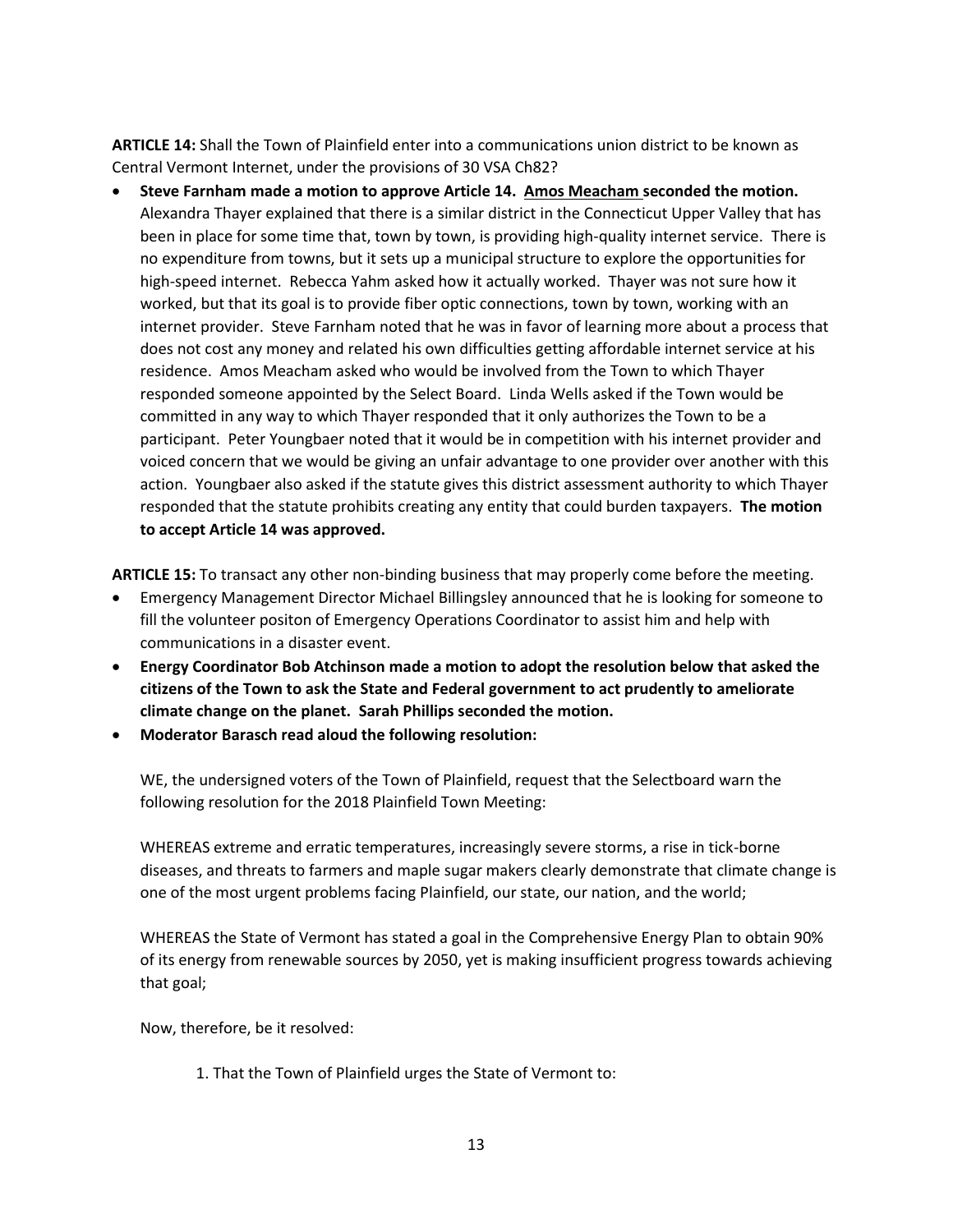a. Halt any new or expanded fossil fuel infrastructure, including but not limited to pipelines; and,

b. Firmly commit to, at least, 90% renewable energy by 2050 for all people in Vermont, with firm interim deadlines; and,

c. Ensure that the transition to renewable energy is fair and equitable for all residents, with no harm to marginalized, or rural communities.

2. That the residents and the government of the Town of Plainfield will do our parts to meet or exceed these goals and achieve 95% renewable energy by 2040 by committing to efforts such as:

a. Protecting town lands from fossil fuel infrastructure, such as denying easements or agreements for any pipelines transporting fossil fuel products across town lands; b. Address transportation issues in the Town and School District by embracing the use of alternatively fueled vehicles, such as biodiesel or electric-powered units, and supporting public transportation;

c. Working together to weatherize all town buildings and schools in the town and school district, 80% of residences, and ensuring that all new construction and renovation comply with the current state energy codes, and renewables with Act 174 planning standards;

d. Enlisting state or independent support to install photovoltaic solar on suitable town and school property, and continuing the discussion to install low-head hydroelectric generation at the Plainfield Mill Street dam site;

e. Embracing other initiatives to improve residents' quality of life, while helping to reduce overall energy use in Plainfield.

3. That the Plainfield Energy Team will report at town meeting annually on the town's progress on these efforts.

- Peter Youngbaer asked if the resolution was non-binding to which Moderator Barasch responded affirmatively. Glenda Bissex asked how the figure was arrived at regarding Plainfield achieving 95% renewable energy by 2040. Atchinson responded that they wanted to set the standard higher than what the State has set. Amos Meacham asked if the resolution would have any impact on such issues as permitting or is it just a statement of values. Betsy Ziegler noted that it was a goal to move towards. Baylen Slope asked what it means in terms of being non-binding to which Thayer responded that it was aspirational and giving guidance regarding what people in the Town would like to see happening. **The motion to accept the resolution was approved.**
- Allan Farnham inquired as to why the Town sold the old plow truck. Ross Sneyd explained that the 1973 truck had mechanical problems that were too expensive to fix so it was sold to a logger in Maine for \$4,000. Farnham noted that it had only 14,000 on the odometer and was not happy with the decision to sell it.